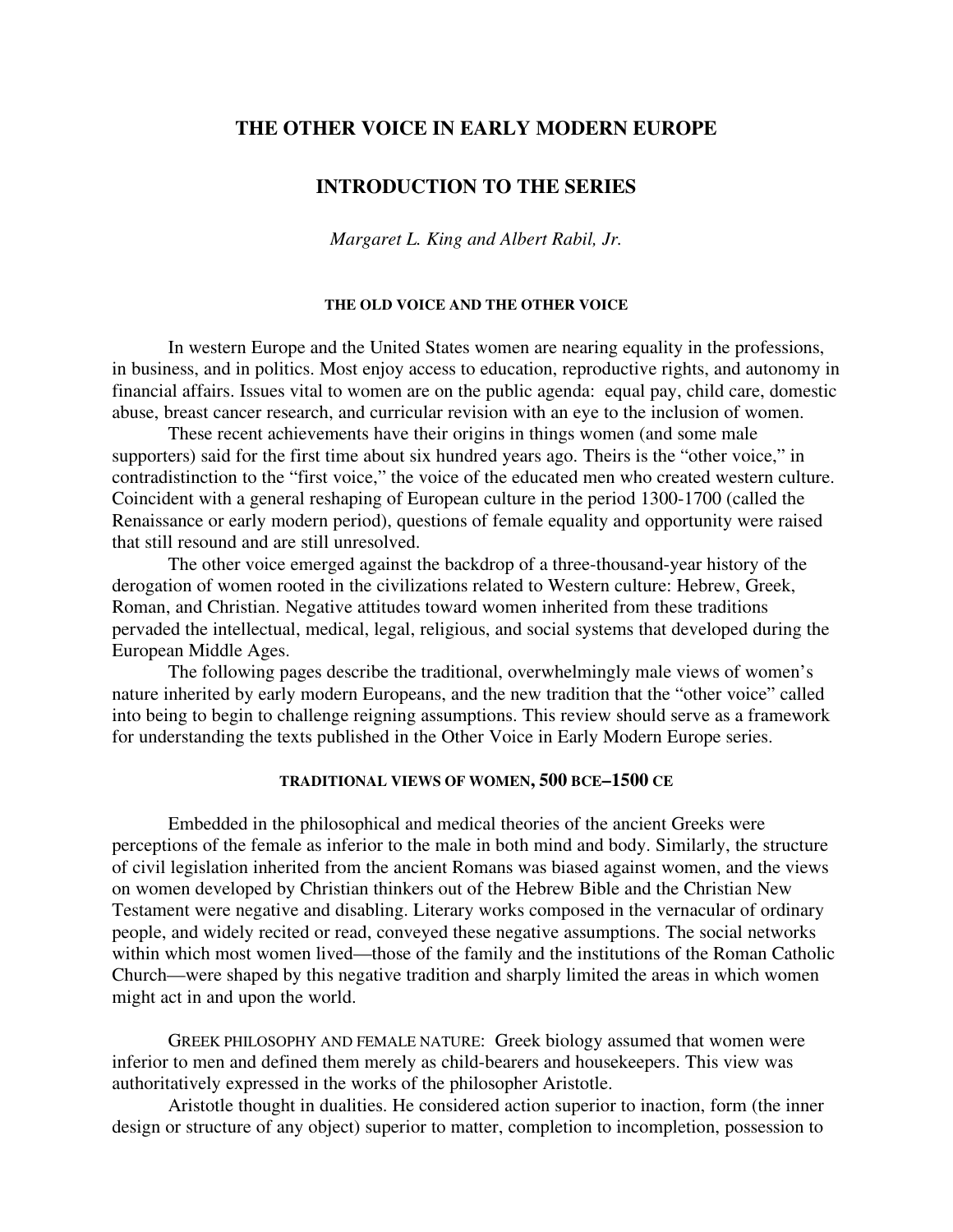deprivation. In each of these dualities, he associated the male principle with the superior quality and the female with the inferior. "The male principle in nature," he argued, "is associated with active, formative and perfected characteristics, while the female is passive, material and deprived, desiring the male in order to become complete."<sup>1</sup> Men are always identified with virile qualities, such as judgment, courage and stamina; women with their opposites—irrationality, cowardice, and weakness.

The masculine principle was considered superior even in the womb. The man's semen, Aristotle believed, created the form of a new human creature, while the female body contributed only matter. (The existence of the ovum, and with it the other facts of human embryology, was not established until the seventeenth century.) Although the later Greek physician Galen believed there was a female component in generation, contributed by "female semen," the followers of both Aristotle and Galen saw the male role in human generation as more active and more important.

In the Aristotelian view, the male principle sought always to reproduce itself. The creation of a female was always a mistake, therefore, resulting from an imperfect act of generation. Every female born was considered a "defective" or "mutilated" male (as Aristotle's terminology has variously been translated), a "monstrosity" of nature.<sup>2</sup>

For Greek theorists, the biology of males and females was the key to their psychology. The female was softer and more docile, more apt to be despondent, querulous, and deceitful. Being incomplete, moreover, she craved sexual fulfillment in intercourse with a male. The male was intellectual, active, and in control of his passions.

These psychological polarities derived from the theory that the universe consisted of four elements (air, earth, fire, and water), expressed in human bodies as four "humors" (black bile, yellow bile, blood, and phlegm) considered, respectively, dry, hot, damp, and cold and corresponding to mental states ("melancholic," "choleric," "sanguine," "phlegmatic"). In this scheme the male, sharing the principles of earth and fire, was dry and hot; the female, sharing the principles of air and water, was cold and damp.

Female psychology was further affected by her dominant organ, the uterus (womb), *hystera* in Greek. The passions generated by the womb made women lustful, deceitful, talkative, irrational, indeed—when these affects were in excess—"hysterical."

Aristotle's biology also had social and political consequences. If the male principle was superior and the female inferior, then in the household, as in the state, men should rule and women must be subordinate. That hierarchy did not rule out the companionship of husband and wife, whose cooperation was necessary for the welfare of children and the preservation of property. Such mutuality supported male preeminence.

Aristotle's teacher Plato suggested a different possibility: that men and women might possess the same virtues. The setting for this proposal is the imaginary and ideal Republic that Plato sketches in a dialogue of that name. Here, for a privileged elite capable of leading wisely, all distinctions of class and wealth dissolve, as, consequently, do those of gender. Without households or property, as Plato constructs his ideal society, there is no need for the

<sup>1</sup> Aristotle, *Physics*, 1.9 192a20-24 (Barnes, 1.328).

<sup>2</sup> Aristotle, *Generation of Animals*, 2.3 737a27-28 (*The Complete Works of Aristotle*, ed. Jonathan Barnes, rev. Oxford translation, 2 volumes (Princeton, 1984), 1.1144.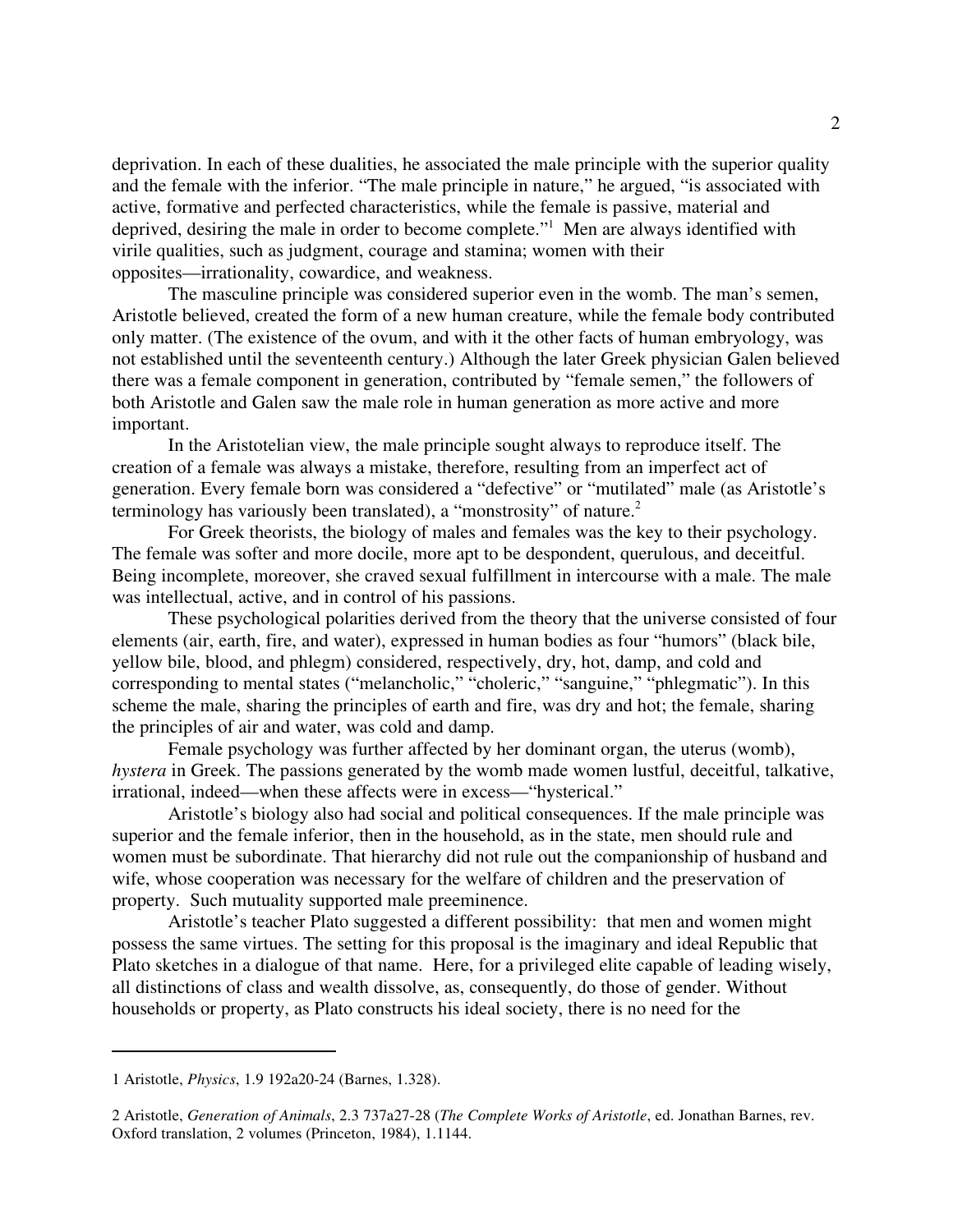subordination of women. Women may, therefore, be educated to the same level as men to assume leadership. Plato's Republic remained imaginary, however. In real societies, the subordination of women remained the norm and the prescription.

The views of women inherited from the Greek philosophical tradition became the basis for medieval thought. In the thirteenth century, the supreme Scholastic philosopher Thomas Aquinas, among others, still echoed Aristotle's views of human reproduction, of male and female personalities, and of the preeminent male role in the social hierarchy.

ROMAN LAW AND THE FEMALE CONDITION: Roman law, like Greek philosophy, underlay medieval thought and shaped medieval society. The ancient belief that adult, propertyowning men should administer households and make decisions affecting the community at large is the very fulcrum of Roman law.

Around 450 BCE, during Rome's republican era, the community's customary law was recorded (legendarily) on Twelve Tables erected in the city's central forum. It was later elaborated by professional jurists whose activity increased in the imperial era, when much new legislation was passed, especially on issues affecting family and inheritance. This growing, changing body of laws was eventually codified in the *Corpus of Civil Law* under the direction of the Emperor Justinian, generations after the empire ceased to be ruled from Rome. That *Corpus*, read and commented upon by medieval scholars from the eleventh century on, inspired the legal systems of most of the cities and kingdoms of Europe.

Laws regarding dowries, divorce, and inheritance pertain primarily to women. Since those laws aimed to maintain and preserve property, the women concerned were those from the property-owning minority. Their subordination to male family members points to the even greater subordination of lower-class and slave women about whom the laws speak little.

In the early republic, the *paterfamilias*, "father of the family," possessed *patria potestas*, "paternal power." The term *pater*, "father," in both these cases does not necessarily mean biological father, but denotes the head of a household. The father was the person who owned the household's property and, indeed, its human members. The *paterfamilias* had absolute power—including the power, rarely exercised, of life or death—over his wife, his children, and his slaves, as much as his cattle.

Male children could be "emancipated," an act that granted legal autonomy and the right to own property. Those over fourteen could be emancipated by a special grant from the father or automatically by their father's death. But females could never be emancipated; instead, they passed from the authority of their father to that of a husband or, if widowed or orphaned while still unmarried, to a guardian or tutor.

Marriage under its traditional form placed the woman under her husband's authority, or *manus*. He could divorce her on grounds of adultery, drinking wine, or stealing from the household, but she could not divorce him. She could neither possess property in her own right nor bequeath any to her children upon her death. When her husband died, the household property passed not to her but to his male heirs. And when her father died, she had no claim to any family inheritance, which was directed to her brothers or more remote male relatives. The effect of these laws was to exclude women from civil society, itself based on property ownership.

In the later republican and imperial periods, these rules were significantly modified. Women rarely married according to the traditional form, but according to the form. The practice of "free" marriage allowed a woman to remain under her father's authority, to possess property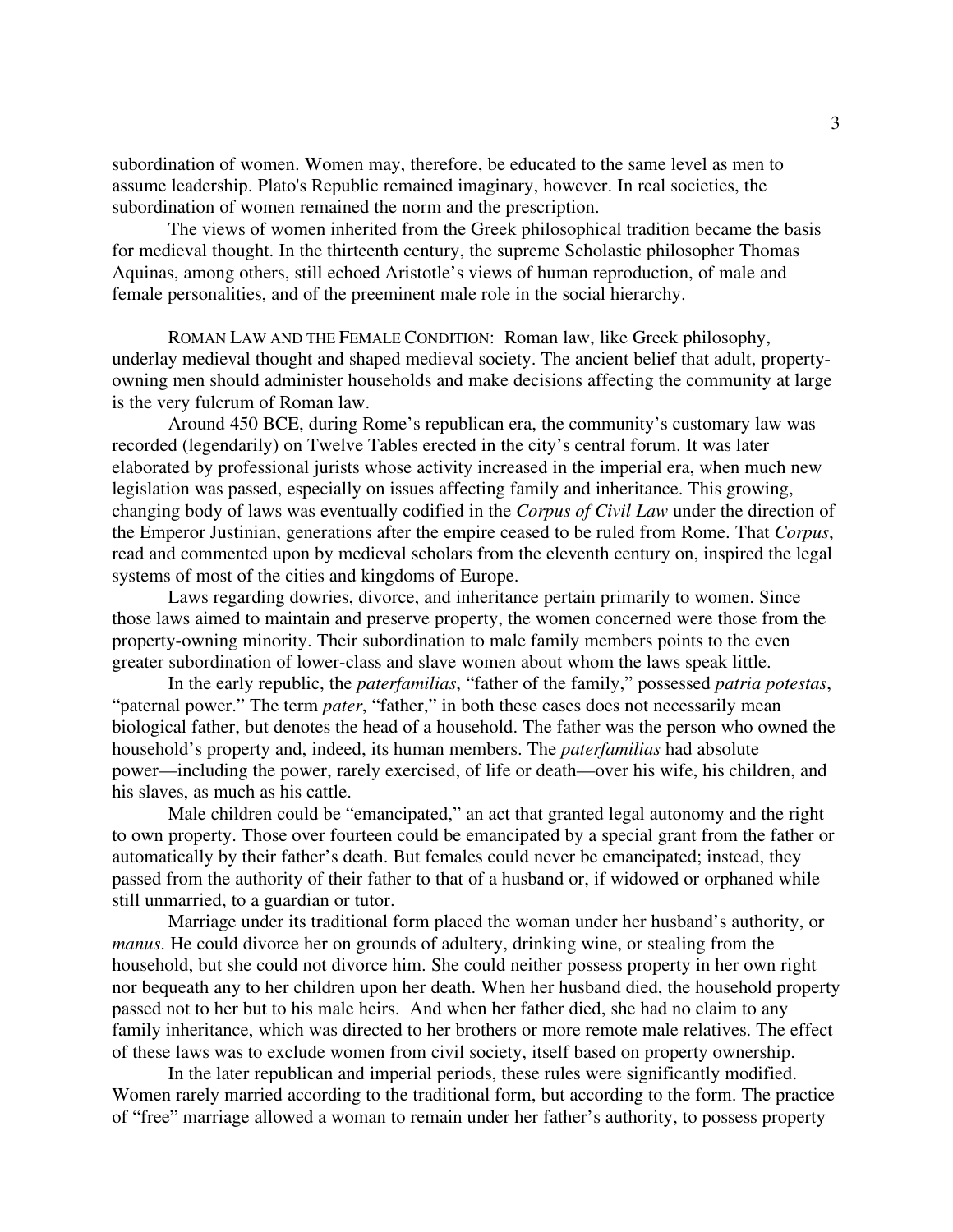given her by her father (most frequently the "dowry," recoverable from the husband's household on his death), and to inherit from her father. She could also bequeath property to her own children and divorce her husband, just as he could divorce her.

Despite this greater freedom, women still suffered enormous disability under Roman law. Heirs could belong only to the father's side, never the mother's. Moreover, although she could bequeath her property to her children, she could not establish a line of succession in doing so. A woman was "the beginning and end of her own family," said the jurist Ulpian. Moreover, women could play no public role. They could not hold public office, represent anyone in a legal case, or even witness a will. Women had only a private existence and no public personality.

The dowry system, the guardian, women's limited ability to transmit wealth, and total political disability are all features of Roman law adopted by the medieval communities of western Europe, although modified according to local customary laws.

CHRISTIAN DOCTRINE AND WOMEN'S PLACE: The Hebrew Bible and the Christian New Testament authorized later writers to limit women to the realm of the family and to burden them with the guilt of original sin. The passages most fruitful for this purpose were the creation narratives in Genesis and sentences from the Epistles defining women's role within the Christian family and community.

Each of the first two chapters of Genesis contains a creation narrative. In the first "God created man in his own image, in the image of God he created him; male and female he created them" (Gn 1:27). In the second, God created Eve from Adam's rib (2:21–23). Christian theologians relied principally on Genesis 2 for their understanding of the relation between man and woman, interpreting the creation of Eve from Adam as proof of her subordination to him.

The creation story in Genesis 2 leads to that of the temptations in Genesis 3: of Eve by the wily serpent and of Adam by Eve. As read by Christian theologians from Tertullian to Thomas Aquinas, the narrative made Eve responsible for the Fall and its consequences. She instigated the act; she deceived her husband; she suffered the greater punishment. Her disobedience made it necessary for Jesus to be incarnated and to die on the cross. From the pulpit, moralists and preachers for centuries conveyed to women the guilt that they bore for original sin.

The Epistles offered advice to early Christians on building communities of the faithful. Among the matters to be regulated was the place of women. Paul offered views favorable to women in Galatians 3:28: "There is neither Jew nor Greek, there is neither slave nor free, there is neither male nor female; for you are all one in Christ Jesus." Paul also referred to women as his coworkers and placed them on a par with himself and his male coworkers (Phil 4:2–3; Rom 16:1–3; 1 Cor 16:19). Elsewhere, Paul limited women's possibilities: "But I want you to understand that the head of every man is Christ, the head of a woman is her husband, and the head of Christ is God" (1 Cor 11:3).

Biblical passages by later writers (although attributed to Paul) enjoined women to forego jewels, expensive clothes, and elaborate coiffures; and they forbade women to "teach or have authority over men," telling them to "learn in silence with all submissiveness" as is proper for one responsible for sin, consoling them, however, with the thought that they will be saved through childbearing (1 Tim 2:9–15). Other texts among the later epistles defined women as the weaker sex and emphasized their subordination to their husbands (1 Pt 3:7; Col 3:18; Eph 5:22–23).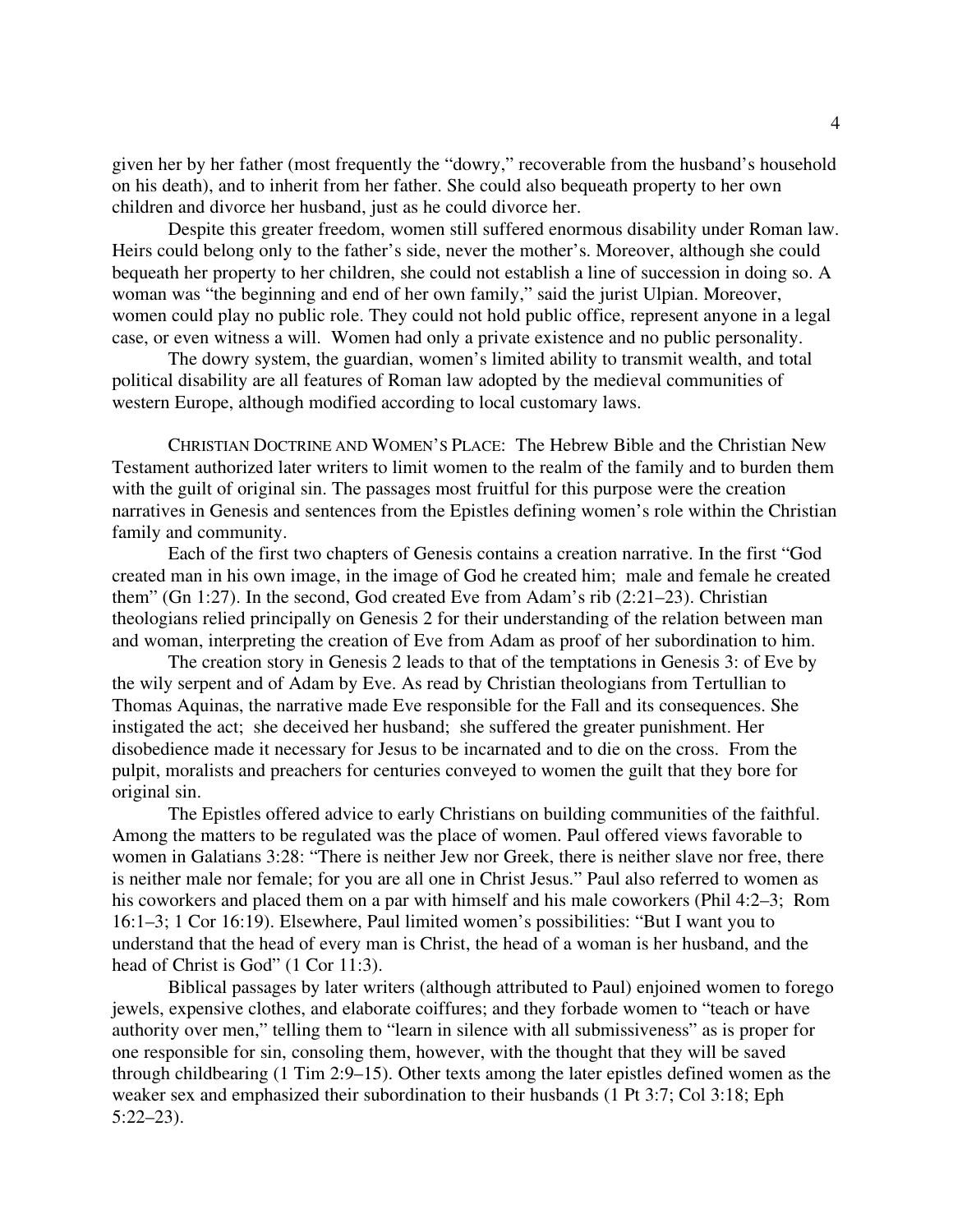These passages from the New Testament became the arsenal employed by theologians of the early church to transmit negative attitudes toward women to medieval Christian culture—above all, Tertullian (*On the Apparel of Women*), Jerome (*Against Jovinian*), and Augustine (*The Literal Meaning of Genesis*).

THE IMAGE OF WOMEN IN MEDIEVAL LITERATURE: The philosophical, legal, and religious traditions born in antiquity formed the basis of the medieval intellectual synthesis wrought by trained thinkers, mostly clerics, writing in Latin and based largely in universities. The vernacular literary tradition that developed alongside the learned tradition also spoke about female nature and women's roles. Medieval stories, poems, and epics also portrayed women negatively—as lustful and deceitful—while praising good housekeepers and loyal wives as replicas of the Virgin Mary or the female saints and martyrs.

There is an exception in the movement of "courtly love" that evolved in southern France from the twelfth century. Courtly love was the erotic love between a nobleman and noblewoman, the latter usually superior in social rank. It was always adulterous. From the conventions of courtly love derive modern western notions of romantic love. The tradition has had an impact disproportionate to its size, for it affected only a tiny elite, and very few women. The exaltation of the female lover probably does not reflect a higher evaluation of women or a step toward their sexual liberation. More likely it gives expression to the social and sexual tensions besetting the knightly class at a specific historical juncture.

The literary fashion of courtly love was on the wane by the thirteenth century, when the widely read *Romance of the Rose* was composed in French by two authors of significantly different dispositions. Guillaume de Lorris composed the initial four thousand verses about 1235, and Jean de Meun added about seventeen thousand verses—more than four times the original—around 1265.

The fragment composed by Guillaume de Lorris stands squarely in the tradition of courtly love. Here the poet, in a dream, is admitted into a walled garden where he finds a magic fountain in which a rosebush is reflected. He longs to pick one rose, but the thorns around it prevent his doing so, even as he is wounded by arrows from the God of Love, whose commands he agrees to obey. The rest of this part of the poem recounts the poet's unsuccessful efforts to pluck the rose.

The longer part of the *Romance* by Jean de Meun also describes a dream. But here allegorical characters give long didactic speeches, providing a social satire on a variety of themes, some pertaining to women. Love is an anxious and tormented state, the poem explains: women are greedy and manipulative, marriage is miserable, beautiful women are lustful, ugly ones cease to please, and a chaste woman is as rare as a black swan.

Shortly after Jean de Meun completed *The Romance of the Rose*, Mathéolus penned his *Lamentations*, a long Latin diatribe against marriage translated into French about a century later. The *Lamentations* sum up medieval attitudes toward women and provoked the important response by Christine de Pizan in her *Book of the City of Ladies*.

In 1355, Giovanni Boccaccio wrote *Il Corbaccio*, another antifeminist manifesto, although ironically by an author whose other works pioneered new directions in Renaissance thought. The former husband of his lover appears to Boccaccio, condemning his unmoderated lust and detailing the defects of women. Boccaccio concedes at the end "how much men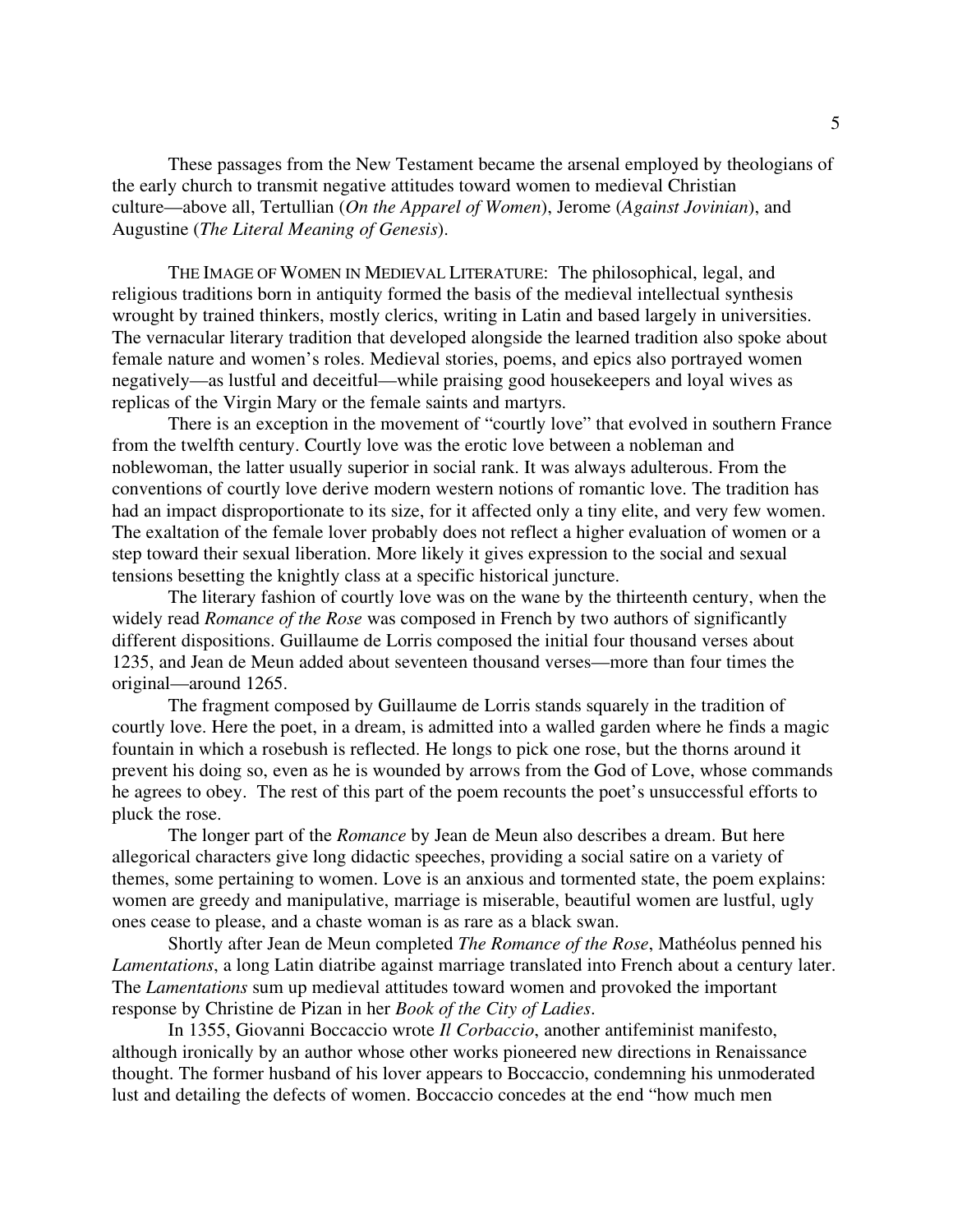naturally surpass women in nobility" and is cured of his desires.<sup>3</sup>

WOMEN'S ROLES: THE FAMILY. The negative perception of women expressed in the intellectual tradition are also implicit in the actual roles that women played in European society. Assigned to subordinate positions in the household and the church, they were barred from significant participation in public life.

Medieval European households, like those in antiquity and in non-Western civilizations, were headed by males. It was the male serf (or peasant), feudal lord, town merchant or citizen who was polled or taxed or succeeded to an inheritance or had any acknowledged public role, although his wife or widow could stand as a temporary surrogate. From about 1100, the position of property-holding males was further enhanced: inheritance was confined to the male, or agnate, line—with depressing consequences for women.

A wife never fully belonged to her husband's family nor a daughter to her father's family. She left her father's house young to marry whomever her parents chose. Her dowry was managed by her husband, and at her death it normally passed to her children by him.

A married woman's life was occupied nearly constantly with cycles of pregnancy, childbearing, and lactation. Women bore children through all the years of their fertility, and many died in childbirth. They were also responsible for raising young children up to six or seven. In the propertied classes that responsibility was shared, since it was common for a wet nurse to take over the job of breast-feeding and for servants to perform other chores.

Women trained their daughters in the household duties appropriate to their status, nearly always tasks associated with textiles: spinning, weaving, sewing, embroidering. Their sons were sent out of the house as apprentices or students, or their training was assumed by fathers in later childhood and adolescence. On the death of her husband, a woman's children became the responsibility of his family. She generally did not take "his" children with her to a new marriage or back to her father's house, except sometimes in the artisan classes.

Women also worked. Rural peasants performed farm chores, merchant wives often practiced their husbands' trades, the unmarried daughters of the urban poor worked as servants or prostitutes. All wives produced or embellished textiles and did the housekeeping, while wealthy ones managed servants. These labors were unpaid or poorly paid but often contributed substantially to family wealth.

WOMEN'S ROLES: THE CHURCH. Membership in a household, whether a father's or a husband's, meant for women a lifelong subordination to others. In western Europe, the Roman Catholic Church offered an alternative to the career of wife and mother. A woman could enter a convent parallel in function to the monasteries for men that evolved in the early Christian centuries.

In the convent, a woman pledged herself to a celibate life, lived according to strict community rules, and worshiped daily. Often the convent offered training in Latin, allowing some women to become considerable scholars and authors as well as scribes, artists and musicians. For women who chose the conventual life, the benefits could be enormous, but for numerous others placed in convents by paternal choice, the life could be restrictive and

<sup>3</sup> Giovanni Boccaccio, *The Corbaccio or The Labyrinth of Love*, trans. and ed. Anthony K. Cassell, rev. ed. (Binghamton, NY: MRTS, 1993), 71.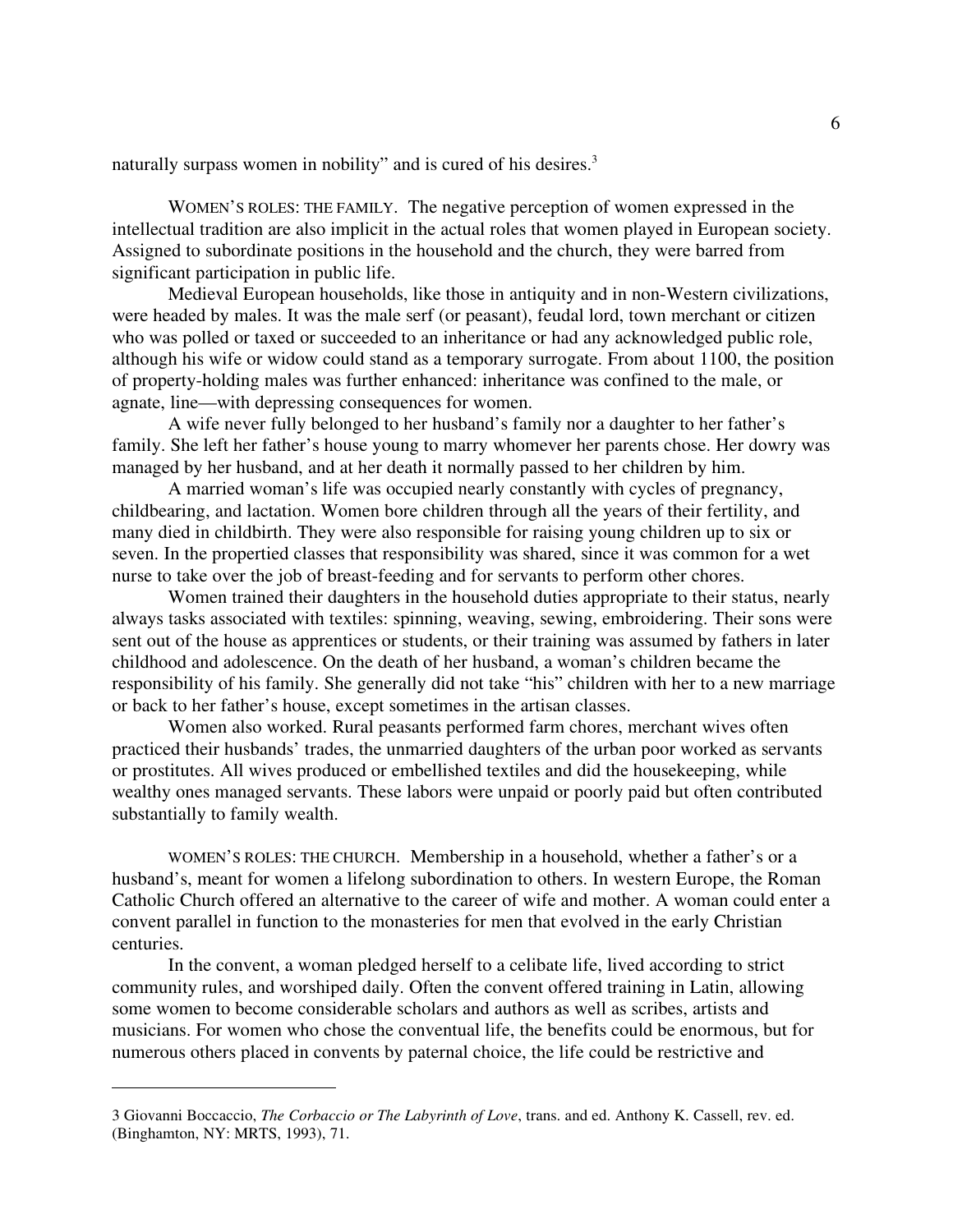burdensome.

The conventual life declined as an alternative for women as the modern age approached. Reformed monastic institutions resisted responsibility for related female orders. The church increasingly restricted female institutional life by insisting on closer male supervision.

Women often sought other options. Some joined the communities of laywomen that sprang up spontaneously in the thirteenth century in the urban zones of western Europe, especially in Flanders and Italy. Some joined the heretical movements that flourished in late medieval Christendom, whose anticlerical and often antifamily positions particularly appealed to women. In these communities, some women were acclaimed as "holy women" or "saints," while others often were condemned as frauds or heretics.

In all, although the options offered to women by the church were sometimes less than satisfactory, they were sometimes richly rewarding. After 1520, the convent remained an option only in Roman Catholic territories. Protestantism engendered an ideal of marriage as a heroic endeavor and appeared to place husband and wife on a more equal footing. Sermons and treatises, however, still called for female subordination and obedience.

## **THE OTHER VOICE, 1300–1700**

When the modern era opened, European culture was so firmly structured by a framework of negative attitudes towards women that to dismantle it was a monumental labor. The process began as part of a larger cultural movement that entailed the critical reexamination of ideas inherited from the ancient and medieval past. The humanists launched that critical reexamination.

THE HUMANIST FOUNDATION. Originating in Italy in the fourteenth century, humanism quickly became the dominant intellectual movement in Europe. Spreading in the sixteenth century from Italy to the rest of Europe, it fueled the literary, scientific and philosophical movements of the era, and laid the basis for the eighteenth-century Enlightenment.

Humanists regarded the Scholastic philosophy of medieval universities as out of touch with the realities of urban life. They found in the rhetorical discourse of classical Rome a language adapted to civic life and public speech. They learned to read, speak, and write classical Latin and, eventually, classical Greek. They founded schools to teach others to do so, establishing the pattern for elementary and secondary education for the next three hundred years.

In the service of complex government bureaucracies, humanists employed their skills to write eloquent letters, deliver public orations, and formulate public policy. They developed new scripts for copying manuscripts and used the new printing press to dissemination texts, for which they created methods of critical editing.

Humanism was a movement led by males who accepted the evaluation of women in ancient texts and generally shared the misogynist perceptions of their culture. (Female humanists, as we shall see, did not.) Yet humanism also opened the door to a reevaluation of the nature and capacity of women. By calling authors, texts, and ideas into question, it made possible the fundamental rereading of the whole intellectual tradition that was required in order to free women from cultural prejudice and social subordination.

A DIFFERENT CITY. The other voice first appeared when, after so many centuries, the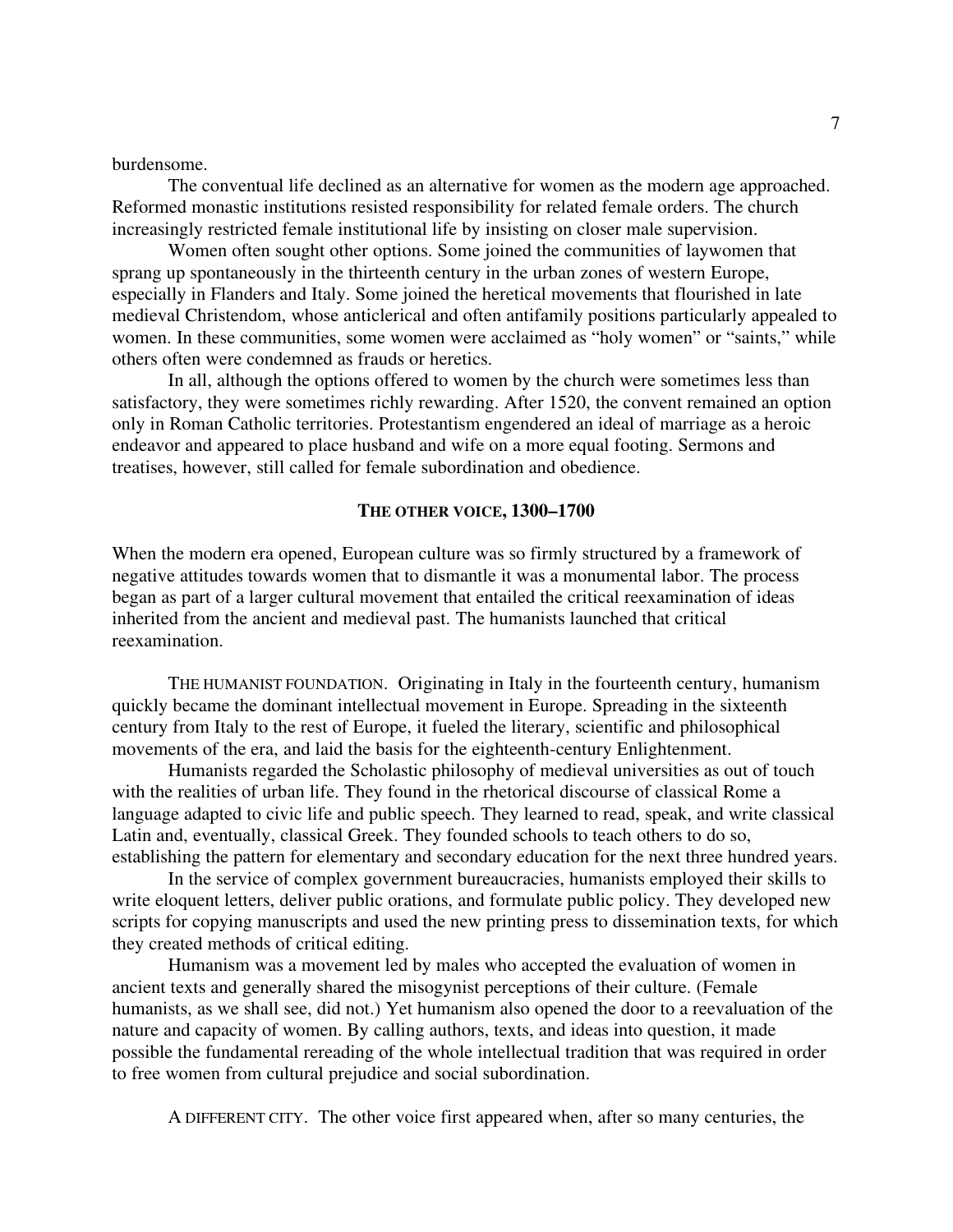accumulation of misogynist concepts evoked a response from a capable woman female defender: Christine de Pizan (1365–1431). Introducing her *Book of the City of Ladies* (1405), she described how she was affected by reading Mathéolus's *Lamentations*: "Just the sight of this book...made me wonder how it happened that so many different men...are so inclined to express both in speaking and in their treatises and writings so many wicked insults about women and their behavior...."<sup>4</sup> These statements impelled her to detest herself "and the entire feminine sex, as though we were monstrosities in nature."<sup>5</sup>

The rest of the *Book of the City of Ladies* presents a justification of the female sex and a vision of an ideal community of women. A pioneer, she has received the message of female inferiority and rejected it. From the fourteenth to the seventeenth century, a huge body of literature accumulated that responded to the dominant tradition.

The result was a literary explosion consisting of works by both men and women, in Latin and in the vernaculars: works enumerating the achievements of notable women; works rebutting the main accusations made against women; works arguing for the equal education of men and women; works defining and redefining women's proper role in the family, at court, in public; works describing women's lives and experiences. Recent monographs and articles have begun to hint at the great range of this movement, involving probably several thousand titles. The protofeminism of these "other voices" constitutes a significant fraction of the literary product of the early modern era.

THE CATALOGS. About 1365, the same Boccaccio whose *Corbaccio* rehearses the usual charges against female nature, wrote another work *Concerning Famous Women*. A humanist treatise drawing on classical texts, it praised 106 notable women: ninety-eight of them from pagan Greek and Roman antiquity, one (Eve) from the Bible, and seven from the medieval religious and cultural tradition; his book helped make all readers aware of a sex normally condemned or forgotten. Boccaccio's outlook nevertheless was unfriendly to women, for it singled out for praise those women who possessed the traditional virtues of chastity, silence and obedience. Women who were active in the public realm—for example, rulers and warriors—were depicted as usually being lascivious and as suffering terrible punishments for entering into the masculine sphere. Women were his subject, but Boccaccio's standard remained male.

Christine de Pizan's *Book of the City of Ladies* contains a second catalogue, one responding specifically to Boccaccio's. Whereas Boccaccio portrays female virtue as exceptional, she depicts it as universal. Many women in history were leaders, or remained chaste despite the lascivious approaches of men, or were visionaries and brave martyrs.

The work of Boccaccio inspired a series of catalogs of illustrious women of the biblical, classical, Christian and local pasts, among them Filippo da Bergamo's *Of Illustrious Women*, Pierre de Brantôme's *Lives of Illustrious Women*, Pierre Le Moyne's *Gallerie of Heroic Women*, and Pietro Paolo de Ribera's *Immortal Triumphs and Heroic Enterprises of 845 Women*. Whatever their embedded prejudices, these catalogues of illustrious women drove home to the

<sup>4</sup> Christine de Pizan, *The Book of the City of Ladies*, trans. Earl Jeffrey Richards; foreword by Marina Warner (New York: Persea, 1982), I.1.1, pp. 3-4.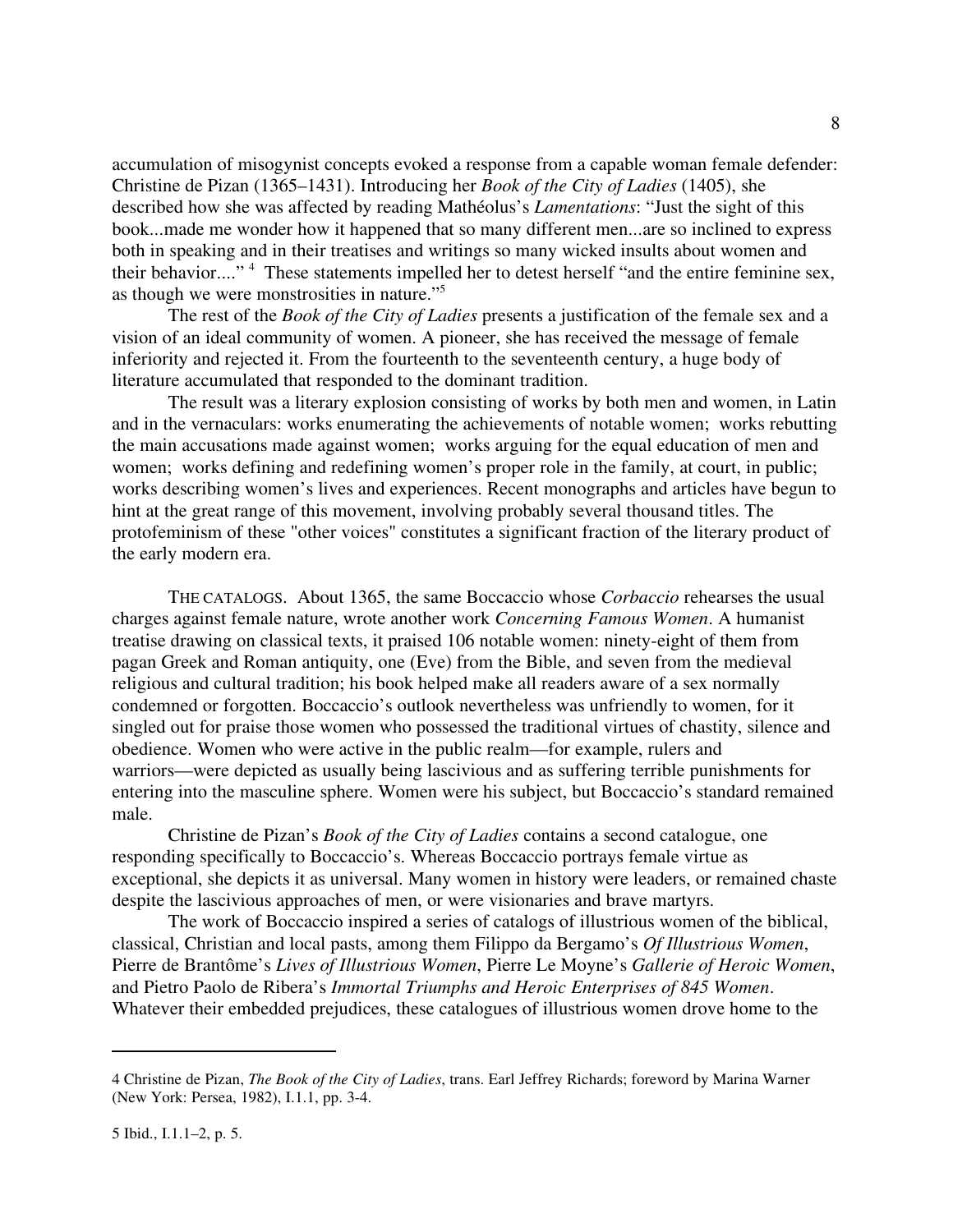public the possibility of female excellence.

THE DEBATE. At the same time, many questions remained: Could a woman be virtuous? Could she perform noteworthy deeds? Was she even, strictly speaking, of the same human species as men? These questions were debated over four centuries, in French, German, Italian, Spanish and English, by authors male and female, among Catholics, Protestants and Jews, in ponderous volumes and breezy pamphlets. The whole literary genre has been called the *querelle des femmes*, the "woman question."

The opening volley of this battle occurred in the first years of the fifteenth century, in a literary debate sparked by Christine de Pizan. She exchanged letters critical of Jean de Meun's contribution to the *Romance of the Rose* with two French royal secretaries, Jean de Montreuil and Gontier Col. When the matter became public, Jean Gerson, one of Europe's leading theologians, supported de Pizan's arguments against de Meun, for the moment silencing the opposition.

The debate resurfaced repeatedly over the next two hundred years. *The Triumph of Women* (1438) by Juan Rodríguez de la Camara (or Juan Rodríguez del Padron) struck a new note by presenting arguments for the superiority of women to men. *The Champion of Women* (1440–42) by Martin Le Franc addresses once again the negative views of women presented in *The Romance of the Rose*, and offers counter evidence of female virtue and achievement.

A cameo of the debate on women is included in *The Courtier*, one of the most read books of the era, published by the Italian Baldassare Castiglione in 1528 and immediately translated into other European vernaculars. *The Courtier* depicts a series of evenings at the court of the Duke of Urbino in which many men and some women of the highest social stratum amuse themselves by discussing a range of literary and social issues. The "woman question" is a pervasive theme throughout, and the third of its four books is devoted entirely to that issue.

In a verbal duel, Gasparo Pallavicino and Giuliano de' Medici present the main claims of the two traditions. Gasparo argues the innate inferiority of women and their inclination to vice. Only in bearing children do they profit the world. Giuliano counters that women share the same spiritual and mental capacities as men and may excel in wisdom and action. Men and women are of the same essence: just as no stone can be more perfectly a stone than another, so no human being can be more perfectly human than others, whether male or female. It was an astonishing assertion, boldly made to an audience as large as all Europe.

THE TREATISES. Humanism provided the materials for a positive counterconcept to the misogyny embedded in Scholastic philosophy and law, and inherited from the Greek, Roman and Christian pasts. A series of humanist treatises on marriage and family, on education and deportment, and on the nature of women helped construct these new perspectives.

The works by Francesco Barbaro and Leon Battista Alberti— *On Marriage* (1415) and *On the Family* (1434–37)—far from defending female equality, reasserted women's responsibility for rearing children and managing the housekeeping while being obedient, chaste, and silent. Nevertheless, they served the cause of reexaming the issue of women's nature by placing domestic issues at the center of scholarly concern and reopening the pertinent classical texts. In addition, Barbaro emphasized the companionate nature of marriage and the importance of a wife's spiritual and mental qualities for the well-being of the family.

These themes reappear in later humanist works on marriage and the education of women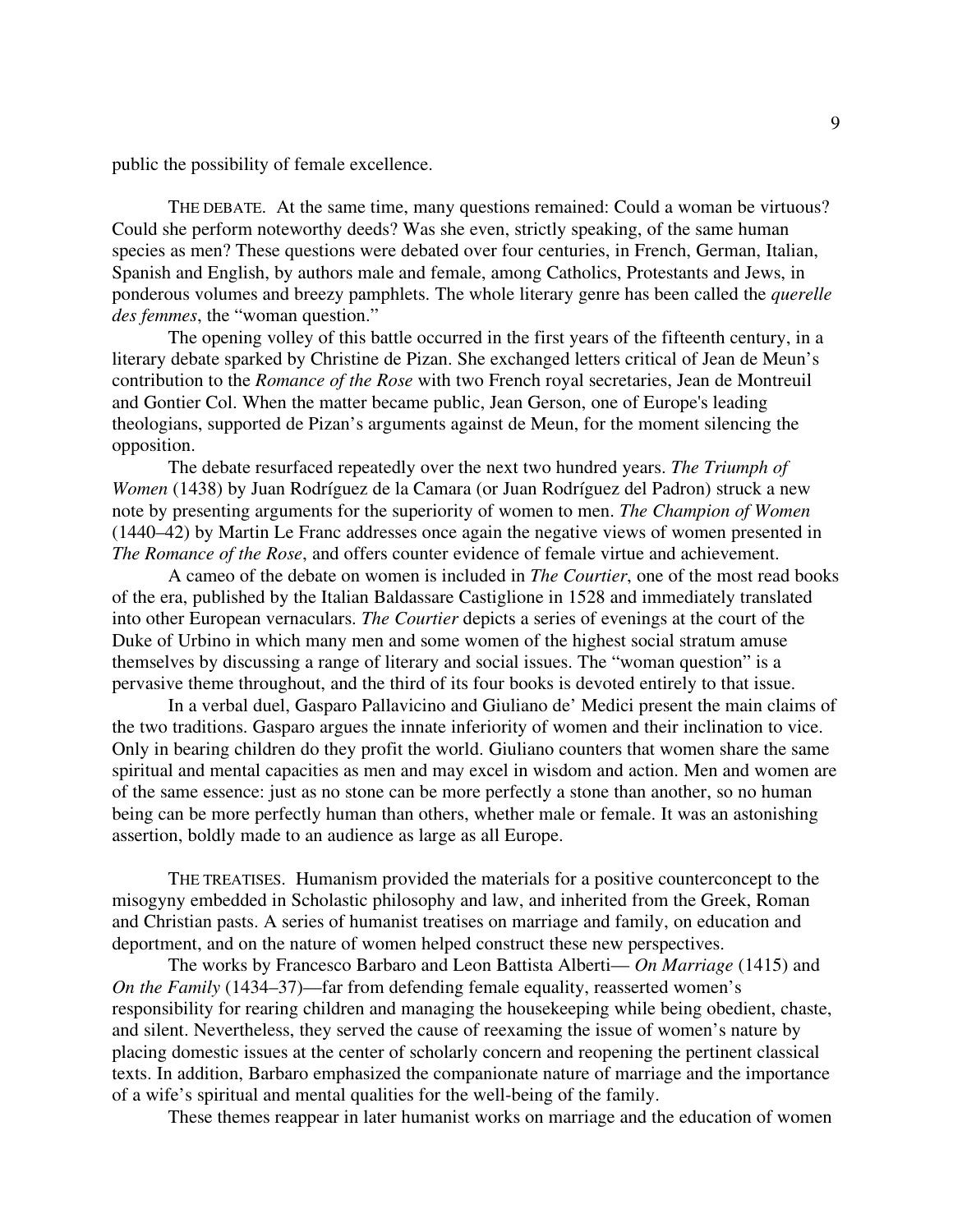by Juan Luis Vives and Erasmus. Both were moderately sympathetic to the condition of women without reaching beyond the usual masculine prescriptions for female behavior.

An outlook more favorable to women characterizes the nearly unknown work *In Praise of Women* (ca. 1487) by the Italian humanist Bartolommeo Goggio. In addition to providing a catalog of illustrious women, Goggio argued that male and female are the same in essence, but that women (reworking the Adam and Eve narrative from quite a new angle) are actually superior. In the same vein, the Italian humanist Mario Equicola asserted the spiritual equality of men and women in *On Women* (1501). In 1525, Galeazzo Flavio Capra (or Capella) published his work *On the Excellence and Dignity of Women*. This humanist tradition of treatises defending the worthiness of women culminates in the work of Henricus Cornelius Agrippa *On the Nobility and Preeminence of the Female Sex*. No work by a male humanist more succinctly or explicitly presents the case for female dignity.

THE WITCH BOOKS. While humanists grappled with the issues pertaining to women and family, other learned men turned their attention to what they perceived as a very great problem: witches. Witch-hunting manuals, explorations of the witch phenomenon, and even defenses of witches are not at first glance pertinent to the tradition of the other voice. But they do relate in this way: most accused witches were women. The hostility aroused by supposed witch activity is comparable to the hostility aroused by women. The evil deeds the victims of the hunt were charged with were exaggerations of the vices to which, many believed, all women were prone.

The connection between the witch accusation and the hatred of women is explicit in the notorious witch-hunting manual *The Hammer of Witches* (1486) by two Dominican inquisitors, Heinrich Krämer and Jacob Sprenger. Here the inconstancy, deceitfulness, and lustfulness traditionally associated with women are depicted in exaggerated form as the core features of witch behavior. These traits inclined women to make a bargain with the devil—sealed by sexual intercourse—by which they acquired unholy powers. Such bizarre claims, far from being rejected by rational men, were broadcast by intellectuals. The German Ulrich Molitur, the Frenchman Nicolas Rémy, the Italian Stefano Guazzo coolly informed the public of sinister orgies and midnight pacts with the devil. The celebrated French jurist, historian, and political philosopher Jean Bodin argued that because women were especially prone to diabolism, regular legal procedures could properly be suspended in order to try those accused of this "exceptional crime."

A few experts such as the physician Johann Weyer, a student of Agrippa's, raised their voices in protest. In 1563, he explained the witch phenomenon thus, without discarding belief in diabolism: the devil deluded foolish old women afflicted by melancholia, causing them to believe they had magical powers. Weyer's rational skepticism, which had good credibility in the community of the learned, worked to revise the conventional views of women and witchcraft.

WOMEN'S WORKS. To the many categories of works produced on the question of women's worth must be added nearly all works written by women. A woman writing was in herself a statement of women's claim to dignity.

Only a few women wrote anything before the dawn of the modern era, for three reasons. First, they rarely received the education that would enable them to write. Second, they were not admitted to the public roles—as administrator, bureaucrat, lawyer or notary, or university professor—in which they might gain knowledge of the kinds of things the literate public thought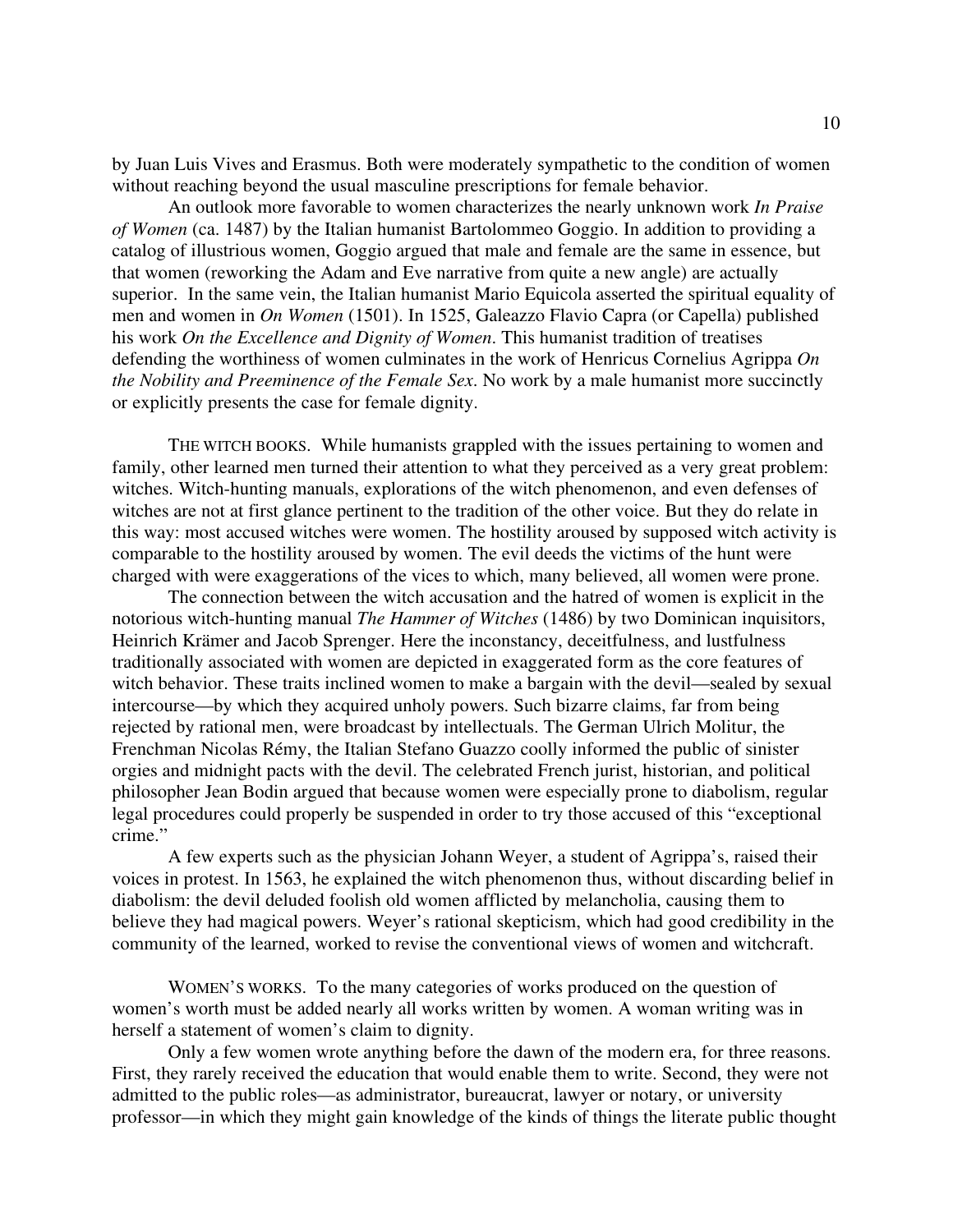worth writing about. Third, the culture imposed silence on women, considering speaking out a form of unchastity. Given these conditions, it is remarkable that any women wrote. Those who did before the fourteenth century were almost always nuns or religious women whose isolation made their pronouncements more acceptable.

From the fourteenth century on, the volume of women's writings rose. Women continued to write devotional literature, although not always as cloistered nuns. They also wrote diaries, often intended as keepsakes for their children; books of advice to their sons and daughters; letters to family members and friends; and family memoirs, in a few cases elaborate enough to be considered histories.

A few women wrote works directly concerning the "woman question," and some of these, such as the humanists Isotta Nogarola, Cassandra Fedele, Laura Cereta, and Olympia Morata, were highly trained. A few were professional writers, living by the income of their pens; the very first among them was Christine de Pizan, noteworthy in this context as in so many others. In addition to *The Book of the City of Ladies* and her critiques of *The Romance of the Rose*, she wrote *The Treasure of the City of Ladies* (a guide to social decorum for women), an advice book for her son, much courtly verse, and a full-scale history of the reign of King Charles V of France.

WOMEN PATRONS. Women who did not themselves write but encouraged others to do so boosted the development of an alternative tradition. Highly-placed women patrons supported authors, artists, musicians, poets and learned men. Such patrons, drawn mostly from the Italian elites and the courts of northern Europe, figure disproportionately as the dedicatees of the important works of early feminism.

For a start, it might be noted that the catalogs of Boccaccio and Alvaro de Luna were dedicated to the Florentine noblewoman Andrea Acciaiuoli and to Doña María, first wife of King Juan II of Castile, while the French translation of Boccaccio's work was commissioned by Anne of Brittany, wife of King Charles VIII of France. The humanist treatises of Goggio, Equicola, Vives and Agrippa were dedicated, respectively, to Eleanora of Aragon, wife of Ercole I d'Este, Duke of Ferrara; to Margherita Cantelma of Mantua; to Catherine of Aragon, wife of King Henry VIII of England; and to Margaret, Duchess of Austria and regent of the Netherlands. As late as 1696, Mary Astell's *Serious Proposal to the Ladies, for the Advancement of Their True and Greatest Interest* was dedicated to Princess Ann of Denmark.

These authors presumed that their efforts would be welcome to female patrons, or they may have written at the bidding of those patrons. Silent themselves, perhaps even unresponsive, these loftily placed women helped shape the tradition of the other voice.

THE ISSUES. The literary forms and patterns in which the tradition of the other voice presented itself have now been sketched. It remains to highlight the major issues around which this tradition crystallizes. In brief, there are four problems to which our authors return again and again, in plays and catalogs, in verse and letters, in treatises and dialogues, in every language: the problem of chastity, the problem of power, the problem of speech, and the problem of knowledge. Of these the greatest, preconditioning the others, is the problem of chastity.

THE PROBLEM OF CHASTITY. In traditional European culture, as in those of antiquity and others around the globe, chastity was perceived as woman's quintessential virtue—in contrast to courage, or generosity, or leadership, or rationality, seen as virtues characteristic of men.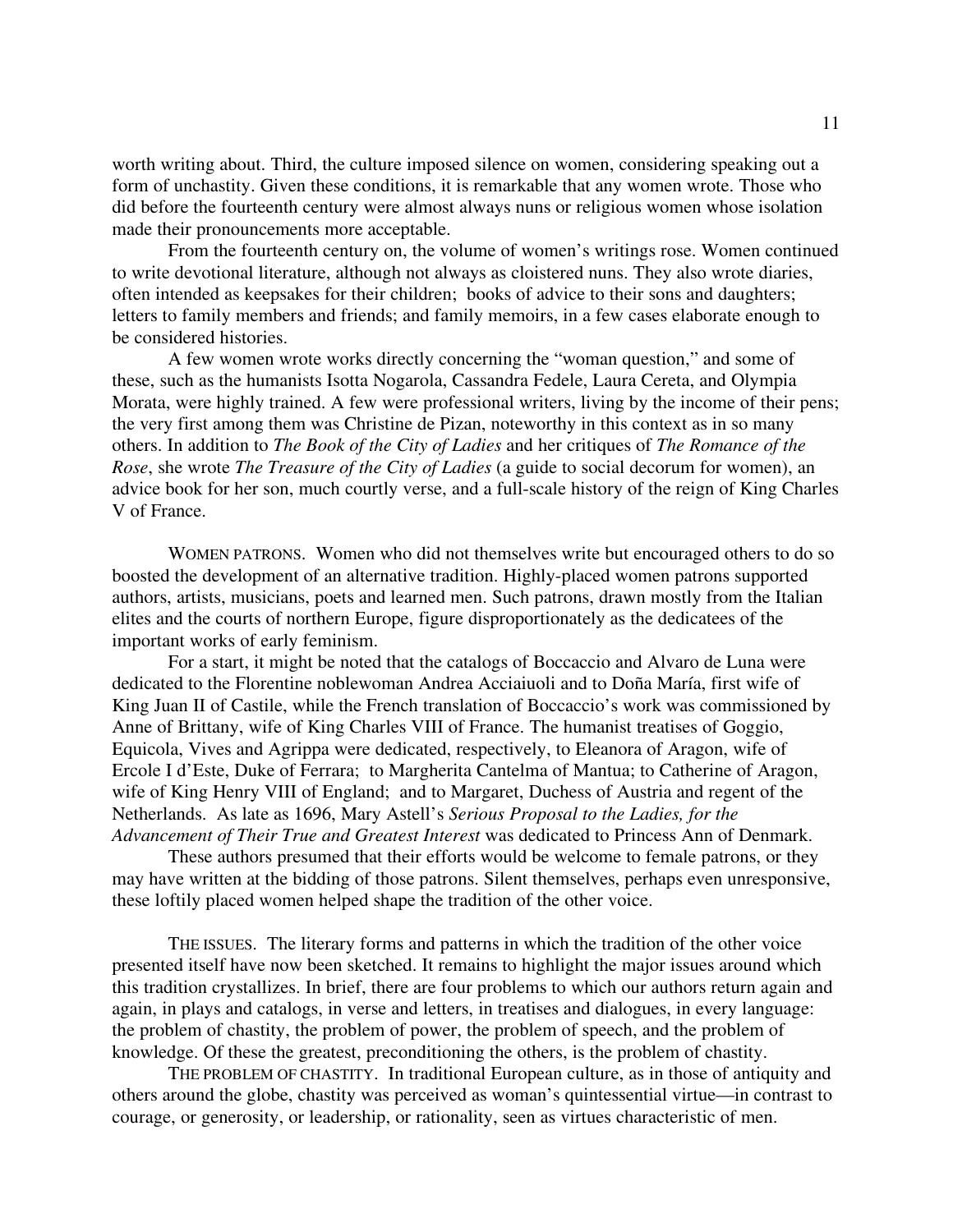Opponents of women charged them with insatiable lust. Women themselves and their defenders—without disputing the validity of the standard—responded that women were capable of chastity.

The requirement of chastity kept women at home, silenced them, isolated them, left them in ignorance. It was the source of all other impediments. Why was it so important to the society of men, of whom chastity was not required, and who more often than not considered it their right to violate the chastity of any woman they encountered?

Female chastity ensured the continuity of the male-headed household. If a man's wife was not chaste, he could not be sure of the legitimacy of his offspring. If they were not his, and they acquired his property, it was not his household, but some other man's, that had endured. If his daughter was not chaste, she could not be transferred to another man's household as his wife, and he was dishonored.

The whole system of the integrity of the household and the transmission of property was bound up in female chastity. Such a requirement pertained only to property-owning classes, of course. Poor women could not expect to maintain their chastity, least of all if they were in contact with high-status men to whom all women but those of their own household were prey.

In Catholic Europe, the requirement of chastity was further buttressed by moral and religious imperatives. Original sin was inextricably linked with the sexual act. Virginity was seen as heroic virtue, far more impressive than, say, the avoidance of idleness or greed. Monasticism, the cultural institution that dominated medieval Europe for centuries, was grounded in the renunciation of the flesh. The Catholic reform of the eleventh century imposed a similar standard on all the clergy and a heightened awareness of sexual requirements on all the laity. Although men were asked to be chaste, female unchastity was much worse: it led to the devil, as Eve had led mankind to sin.

To such requirements, women and their defenders protested their innocence. Furthermore, following the example of holy women who had escaped the requirements of family and sought the religious life, some women began to conceive of female communities as alternatives both to family and to the cloister. Christine de Pizan's city of ladies was such a community. Moderata Fonte and Mary Astell envisioned others. The luxurious salons of the French *précieuses* of the seventeenth century, or the comfortable English drawing rooms of the next, may have been born of the same impulse. Here women not only might escape, if briefly, the subordinate position that life in the family entailed but might also make claims to power, exercise their capacity for speech, and display their knowledge.

THE PROBLEM OF POWER. Women were excluded from power: the whole cultural tradition insisted on it. Only men were citizens, only men bore arms, only men could be chiefs or lords or kings. There were exceptions that did not disprove the rule, when wives or widows or mothers took the place of men, awaiting their return or the maturation of a male heir. A woman who attempted to rule in her own right was perceived as an anomaly, a monster, at once a deformed woman and an insufficient male, sexually confused and consequently unsafe.

The association of such images with women who held or sought power explains some otherwise odd features of early modern culture. Queen Elizabeth I of England, one of the few women to hold full regal authority in European history, played with such male/female images—positive ones, of course—in representing herself to her subjects. She was a prince, and manly, even though she was female. She was also (she claimed) virginal, a condition absolutely essential if she was to avoid the attacks of her opponents. Catherine de' Medici, who ruled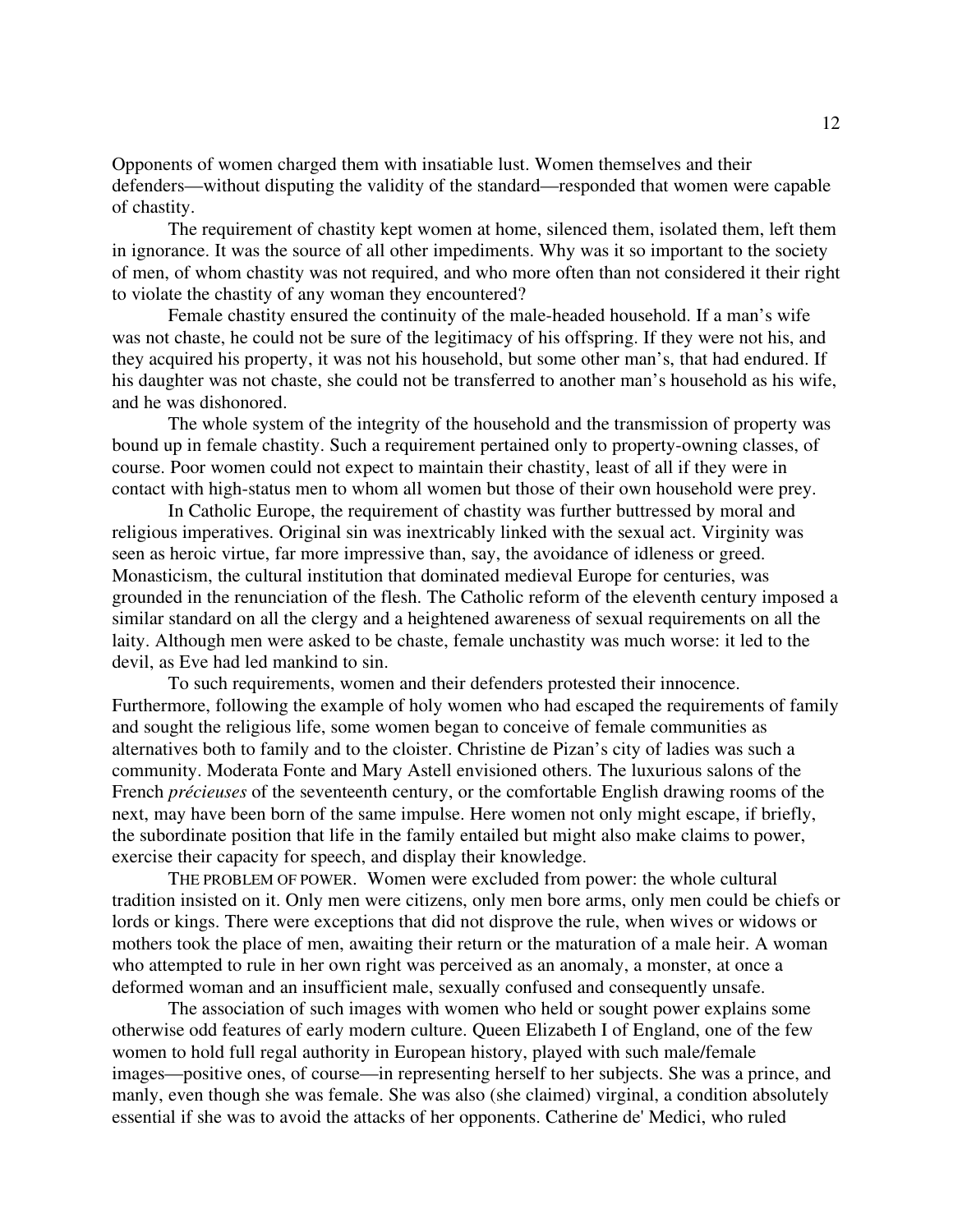France as widow and regent for her sons, also adopted such imagery in defining her position. She chose as one symbol the figure of Artemisia, an androgynous ancient warrior-heroine, who combined a female persona with masculine powers.

Power in a woman, without such sexual imagery, seems to have been indigestible by the culture. A rare note was struck by the Englishman Sir Thomas Elyot in his *Defence of Good Women* (1540), justifying both women's participation in civic life and prowess in arms. The old tune was sung by the Scots reformer John Knox in his *First Blast of the Trumpet Against the Monstrous Regiment of Women* (1558); for him rule by women, defects in nature, was a hideous contradiction in terms.

The confused sexuality of the imagery of female potency was not reserved for rulers. Any woman who excelled was likely to be called an Amazon, recalling the self-mutilated warrior women of antiquity who repudiated all men, gave up their sons and raised only their daughters. She was often said to have "exceeded her sex," or to have possessed "masculine virtue"—as the very fact of conspicuous excellence conferred masculinity even on the female subject. The catalogs of notable women often showed those female heroes dressed in armor, armed to the teeth, like men. Amazonian heroines romp through the epics of the age—Ariosto's *Orlando Furioso* (1532), Spenser's *Faerie Queene* (1590–1609). Excellence in a woman was perceived as a claim for power, and power was reserved for the masculine realm. A woman who possessed either was masculinized, and lost title to her own female identity.

THE PROBLEM OF SPEECH. Just as power had a sexual dimension when it was claimed by women, so did speech. A good woman spoke little. Excessive speech was an indication of unchastity. By speech, women seduced men. Eve had lured Adam into sin by her speech. Accused witches were commonly accused of having spoken abusively, or irrationally, or simply too much. As enlightened a figure as Francesco Barbaro insisted on silence in a woman, which he linked to her perfect unanimity with her husband's will and her unblemished virtue (her chastity). Another Italian humanist, Leonardo Bruni, in advising a noblewoman on her studies, barred her not from speech but from public speaking. That was reserved for men.

Related to the problem of speech was that of costume—another, if silent, form of selfexpression. Assigned the task of pleasing men as their primary occupation, elite women often tended toward elaborate costume, hairdressing, and the use of cosmetics. Clergy and secular moralists alike condemned these practices. The appropriate function of costume and adornment was to announce the status of a woman's husband or father. Any further indulgence in adornment was akin to unchastity.

THE PROBLEM OF KNOWLEDGE. When the Italian noblewoman Isotta Nogarola had begun to attain a reputation as a humanist, she was accused of incest—a telling instance of the association of learning in women with unchastity. That chilling association inclined any woman who was educated to deny that she was, or to make exaggerated claims of heroic chastity.

If educated women were pursued with suspicions of sexual misconduct, women seeking an education faced an even more daunting obstacle: the assumption that women were by nature incapable of learning, that reason was a particularly masculine ability. Just as they proclaimed their chastity, women and their defenders insisted upon their capacity for learning. The major work by a male writer on female education—that by Juan Luis Vives, *On the Education of a Christian Woman* (1523)—granted female capacity for intellection but still argued that a woman's whole education was to be shaped around the requirement of chastity and a future within the household. Female writers of the following generations—Marie de Gournay in